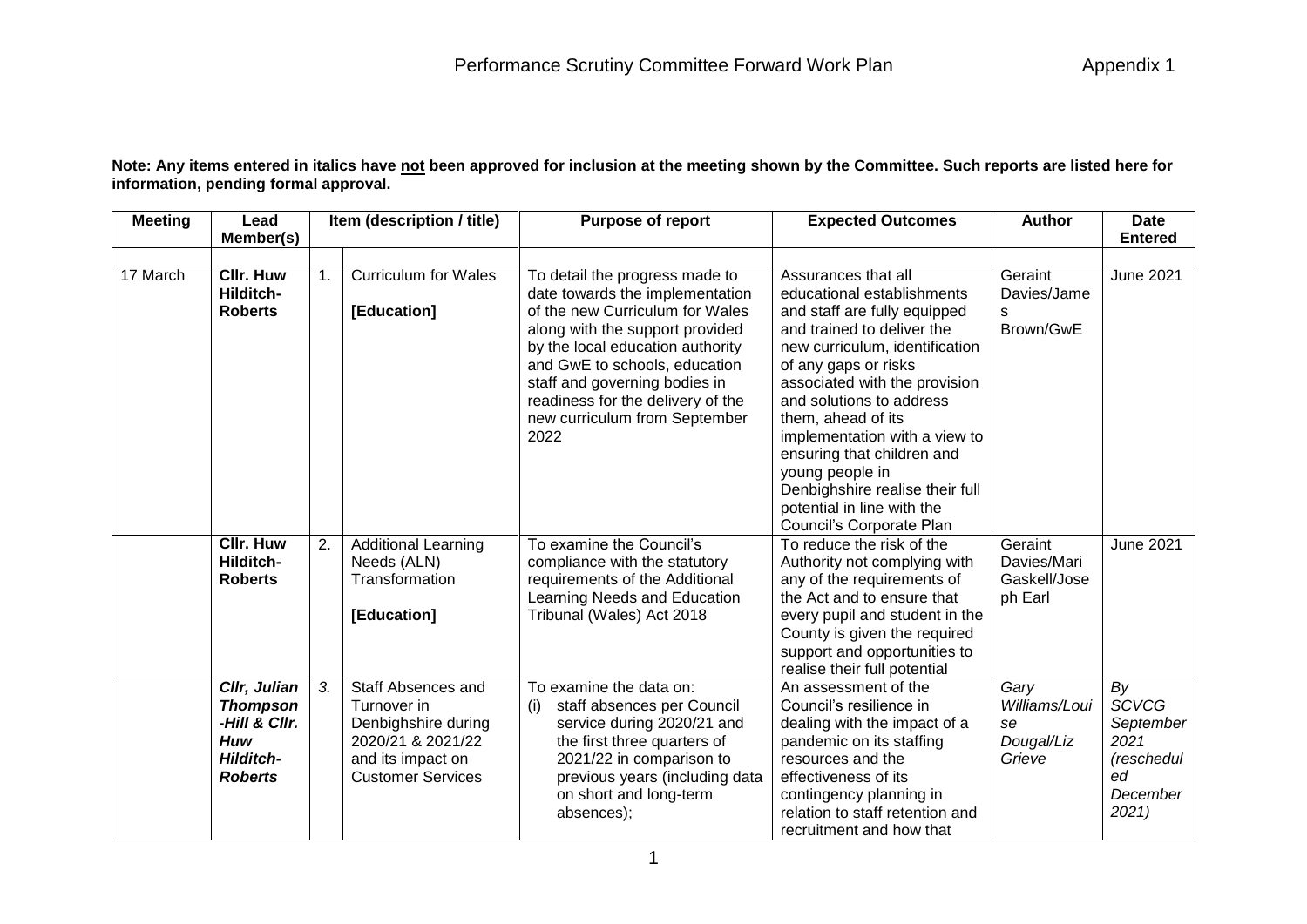| <b>Meeting</b>                                                              | Lead       | Item (description / title) |                                                       | Purpose of report                                                                                                                                                                                                                                                                                                                                                                                                                                                                                                                                                                                                                                          | <b>Expected Outcomes</b>                                                                                                                                                                                                 | <b>Author</b>             | <b>Date</b>      |
|-----------------------------------------------------------------------------|------------|----------------------------|-------------------------------------------------------|------------------------------------------------------------------------------------------------------------------------------------------------------------------------------------------------------------------------------------------------------------------------------------------------------------------------------------------------------------------------------------------------------------------------------------------------------------------------------------------------------------------------------------------------------------------------------------------------------------------------------------------------------------|--------------------------------------------------------------------------------------------------------------------------------------------------------------------------------------------------------------------------|---------------------------|------------------|
|                                                                             | Member(s)  |                            |                                                       |                                                                                                                                                                                                                                                                                                                                                                                                                                                                                                                                                                                                                                                            |                                                                                                                                                                                                                          |                           | <b>Entered</b>   |
|                                                                             |            |                            |                                                       | staff turnover per service<br>(ii)<br>during 2020/21 and the first<br>three quarters of 2021/22 in<br>comparison to previous years<br>along with the number of staff<br>resignations in each pay<br>grade band (and the reasons<br>for the resignations);<br>Denbighshire's position in<br>(iii)<br>relation to staff absences and<br>staff turnover in comparison<br>to other local authorities and<br>public bodies in Wales;<br>(iv) the findings of the recent<br>Workforce Planning exercise;<br>and<br>the effect of COVID-19 on<br>(v)<br>staff absences and turnover<br>during this period and its<br>consequential impact on<br>customer services | supported the customer<br>experience during difficult<br>times with a view to ensuring<br>that lessons are learnt to<br>further improve the Council's<br>resilience to meet future<br>pressures and unplanned<br>events. |                           |                  |
|                                                                             |            |                            |                                                       |                                                                                                                                                                                                                                                                                                                                                                                                                                                                                                                                                                                                                                                            |                                                                                                                                                                                                                          |                           |                  |
| 28 April<br>(meeting<br>not being<br>held due to<br>pre-election<br>period) |            |                            |                                                       |                                                                                                                                                                                                                                                                                                                                                                                                                                                                                                                                                                                                                                                            |                                                                                                                                                                                                                          |                           |                  |
|                                                                             |            |                            |                                                       |                                                                                                                                                                                                                                                                                                                                                                                                                                                                                                                                                                                                                                                            |                                                                                                                                                                                                                          |                           |                  |
| 9 June                                                                      | <b>TBC</b> | 1.                         | Draft Director of Social<br>Services Annual<br>Report | To scrutinise the content of the<br>draft annual report to ensure it<br>provides a fair and clear<br>evaluation of performance and<br>clearly articulates future plans                                                                                                                                                                                                                                                                                                                                                                                                                                                                                     | Identification of any specific<br>performance issues which<br>require further scrutiny by the<br>committee in future                                                                                                     | Nicola<br><b>Stubbins</b> | <b>July 2021</b> |
|                                                                             | <b>TBC</b> | 2.                         | <b>Council Performance</b><br>Self-Assessment         | To present the Council's self-<br>assessment of its performance in                                                                                                                                                                                                                                                                                                                                                                                                                                                                                                                                                                                         | Identification of areas for<br>improvement and potential<br>future scrutiny                                                                                                                                              | lolo<br>McGregor          | December<br>2021 |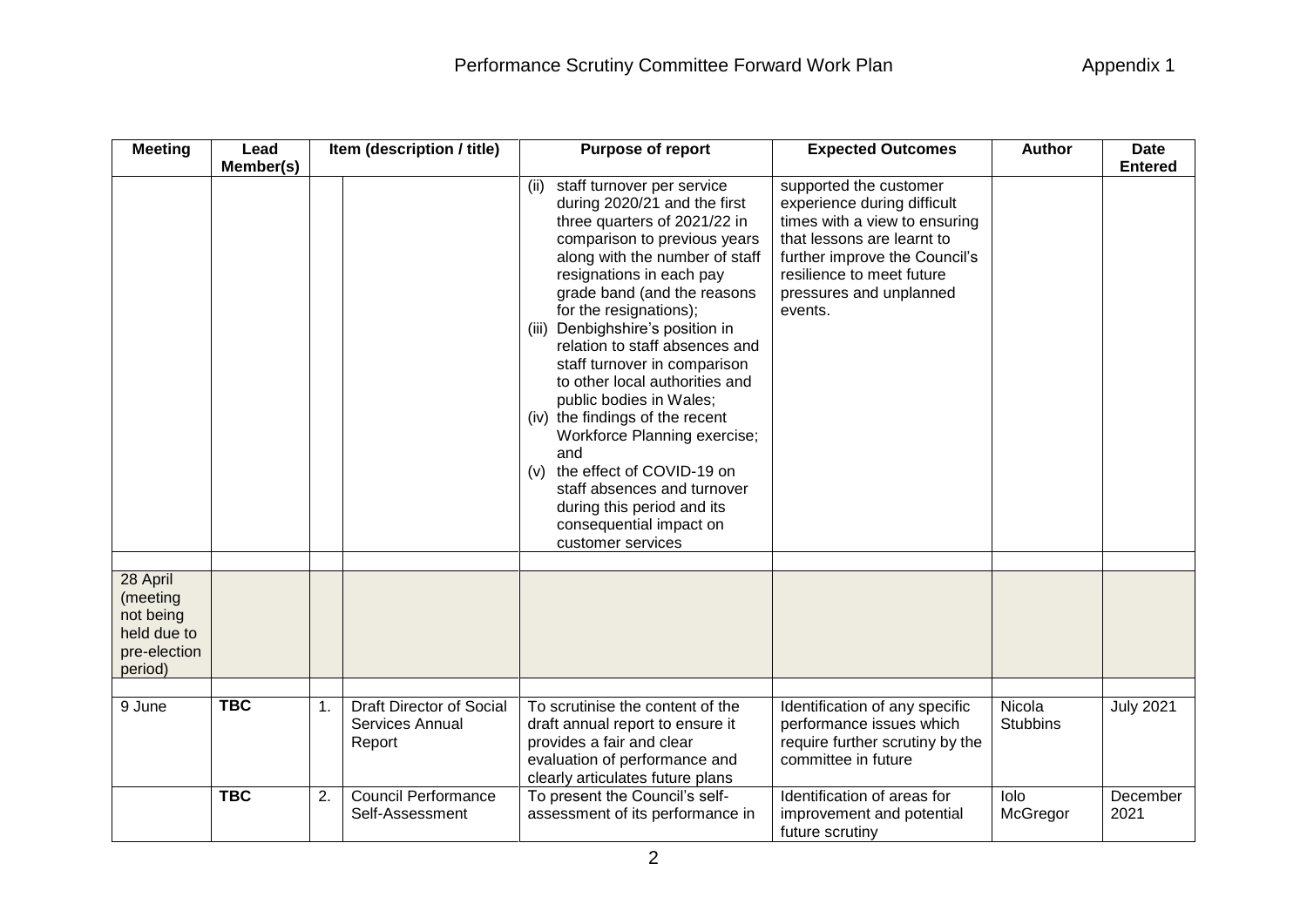| <b>Meeting</b><br>Lead |           | Item (description / title)                                                                            | Purpose of report                                                                                                                                                                                                                                                                                                                                                                                             | <b>Expected Outcomes</b>                                                                                                                                                                                                                                                                                                                                                                          | <b>Author</b>                              | <b>Date</b>                                                                                                     |
|------------------------|-----------|-------------------------------------------------------------------------------------------------------|---------------------------------------------------------------------------------------------------------------------------------------------------------------------------------------------------------------------------------------------------------------------------------------------------------------------------------------------------------------------------------------------------------------|---------------------------------------------------------------------------------------------------------------------------------------------------------------------------------------------------------------------------------------------------------------------------------------------------------------------------------------------------------------------------------------------------|--------------------------------------------|-----------------------------------------------------------------------------------------------------------------|
|                        |           |                                                                                                       | delivering against the Council's                                                                                                                                                                                                                                                                                                                                                                              |                                                                                                                                                                                                                                                                                                                                                                                                   |                                            | <b>Entered</b>                                                                                                  |
| <b>TBC</b>             | 3.        | <b>Corporate Risk</b><br>Register (Feb Review)                                                        | To consider the latest version of<br>the Council's Corporate Risk<br>Register and risk appetite<br>statement                                                                                                                                                                                                                                                                                                  | Effective monitoring and<br>management of identified risk<br>to reduce risks to residents<br>and the Authority                                                                                                                                                                                                                                                                                    | lolo<br>McGregor/E<br>mma Horan            | December<br>2021                                                                                                |
| <b>TBC</b>             | 1.        | Cefndy Healthcare &<br>Options Appraisal for<br>future business<br>delivery                           | To consider an options appraisal<br>for future delivery of the<br>company's business                                                                                                                                                                                                                                                                                                                          | Formulate recommendations<br>in relation to a future<br>business model that will<br>support the delivery of the<br>Council's priority relating to<br><b>Resilient Communities</b>                                                                                                                                                                                                                 | Ann<br>Lloyd/Nick<br><b>Bowles</b>         | October<br>2021                                                                                                 |
| <b>TBC</b>             | 1.        | <b>Provisional External</b><br>Examinations and<br><b>Teacher Assessments</b><br>[Education]<br>(tbc) | To review the performance of<br>schools and that of looked after<br>children                                                                                                                                                                                                                                                                                                                                  | Scrutiny of performance<br>leading to recommendations<br>for improvement                                                                                                                                                                                                                                                                                                                          | Geraint<br>Davies/GwE                      | <b>July 2021</b>                                                                                                |
| <b>TBC</b>             | 2.        | Hafan Deg, Rhyl<br>(tbc)<br><b>Representatives from</b><br><b>KL Care to be invited</b><br>to attend  | To monitor the effectiveness of<br>the transfer of the facility and<br>services to an external provider<br>and the provider's progress in<br>growing and expanding the<br>services available at the centre,<br>including the lessons learnt from<br>COVID-19 and the new services<br>commissioned as a result of the<br>pandemic<br>(the report to include an updated<br><b>Well-being Impact Assessment)</b> | To evaluate the impact of the<br>transfer of the facility and<br>services on all stakeholders<br>and to assess whether the<br>services provided at Hafan<br>Deg are in line with the<br>contract specification,<br>support the Council's vision<br>for adult social care and the<br>five ways to well-being and<br>the requirements of the<br>Social Services and Well-<br>being (Wales) Act 2014 | Ann<br>Lloyd/Katie<br>Newe/Ben<br>Chandler | September<br>2019<br>(Reschedu<br>led<br>October<br>2020,<br>January &<br>March<br>2021 due<br>to COVID-<br>19) |
|                        | Member(s) |                                                                                                       |                                                                                                                                                                                                                                                                                                                                                                                                               | strategic plan and services                                                                                                                                                                                                                                                                                                                                                                       |                                            |                                                                                                                 |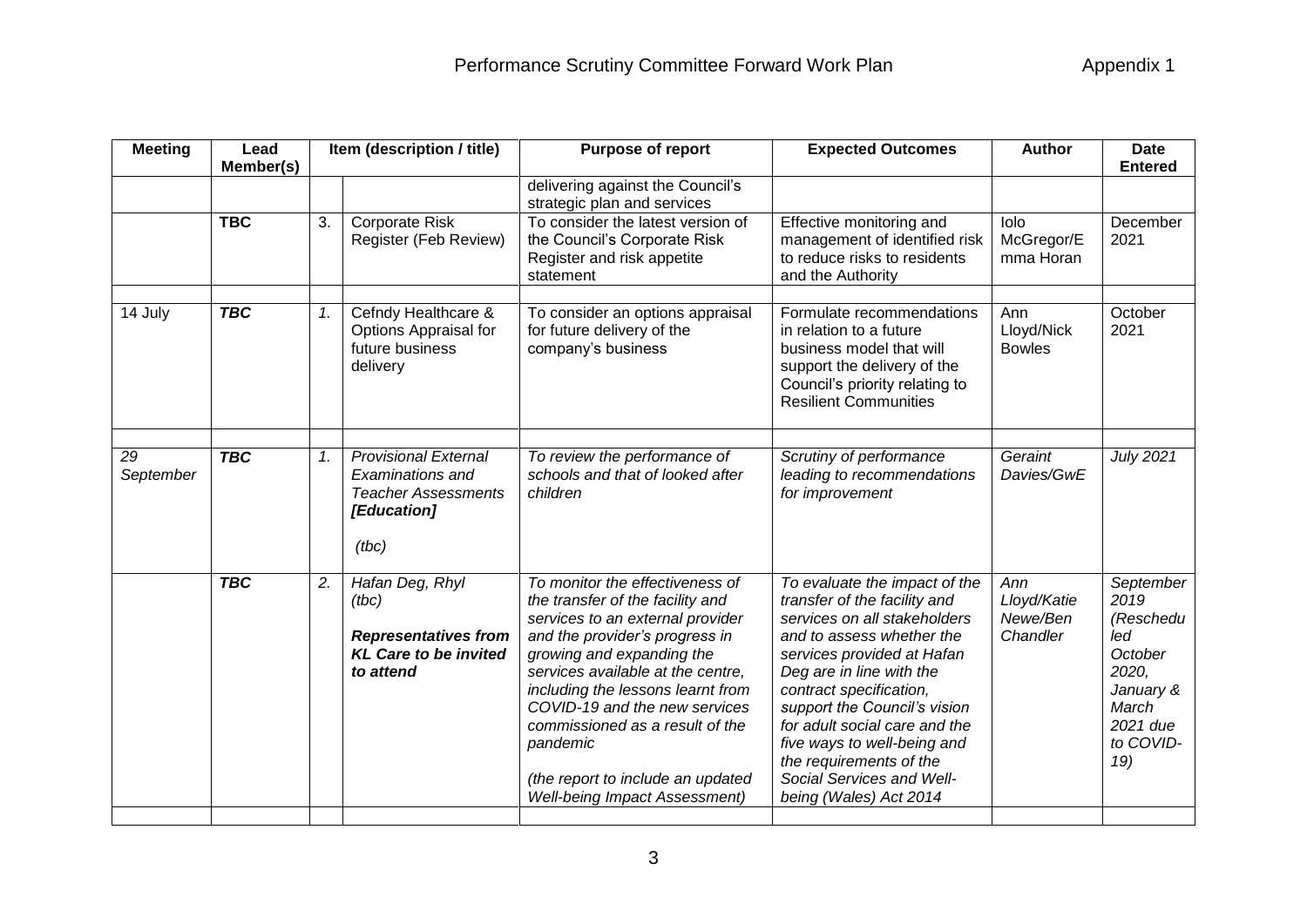| <b>Meeting</b>  | Lead<br>Member(s) |    | Item (description / title)                              | <b>Purpose of report</b>                                                                                                                                                                                                                                                                                                                                                                                                                        | <b>Expected Outcomes</b>                                                                                       | <b>Author</b>                          | <b>Date</b><br><b>Entered</b> |
|-----------------|-------------------|----|---------------------------------------------------------|-------------------------------------------------------------------------------------------------------------------------------------------------------------------------------------------------------------------------------------------------------------------------------------------------------------------------------------------------------------------------------------------------------------------------------------------------|----------------------------------------------------------------------------------------------------------------|----------------------------------------|-------------------------------|
| 24<br>November  | <b>TBC</b>        |    | Council Performance<br>Update (July - Sept)             | To present details of the Council's<br>performance in delivering against<br>the Council's strategic plan and<br>services                                                                                                                                                                                                                                                                                                                        | Identification of areas for<br>improvement and potential<br>future scrutiny                                    | lolo<br>McGregor                       | December<br>2021              |
|                 | <b>TBC</b>        | 2. | Corporate Risk<br>Register (Sept<br>Review)             | To consider the latest version of<br>the Council's Corporate Risk<br>Register and risk appetite<br>statement                                                                                                                                                                                                                                                                                                                                    | Effective monitoring and<br>management of identified risk<br>to reduce risks to residents<br>and the Authority | <b>lolo</b><br>McGregor/E<br>mma Horan | December<br>2021              |
| January<br>2023 | <b>TBC</b>        | 1. | <b>Verified External</b><br>Examinations<br>[Education] | To review the performance of<br>schools and that of looked after<br>children; and GwE's impact on the<br>educational attainment of the<br>County's pupils.<br>The report to include actual<br>figures in addition to percentages<br>along with school absenteeism<br>and exclusion data.<br>The report to incorporate GwE's<br>Annual report and information on<br>the 5 year trend in relation to<br>educational attainment in<br>Denbighshire | Scrutiny of performance<br>leading to recommendations<br>for improvement                                       | Geraint<br>Davies/GwE                  | July 2021                     |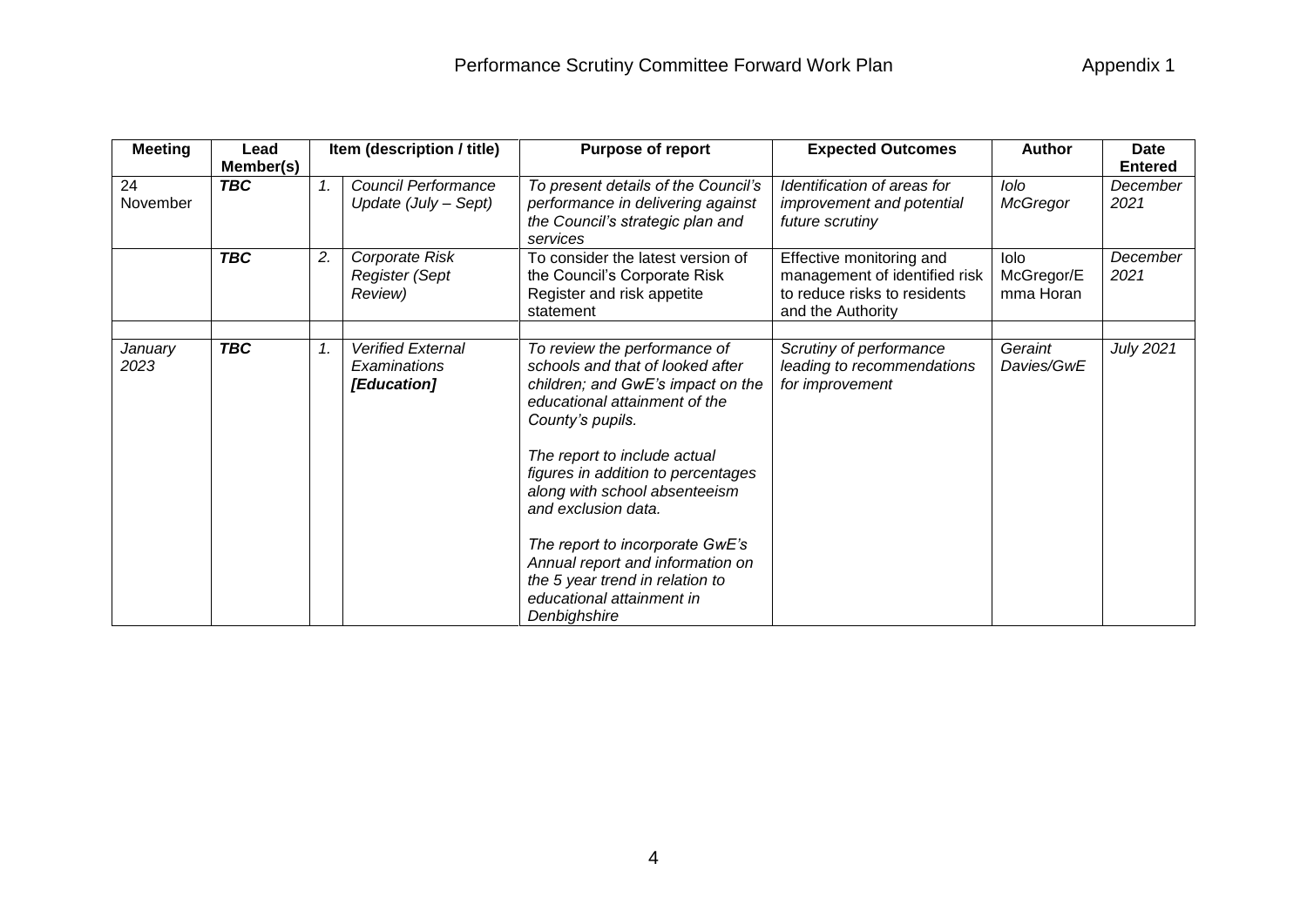## **Future Issues**

| Item (description / title)                                                                                                                             | Purpose of report                                                                                                                                       | <b>Expected Outcomes</b>                                                                                                                                                                                                                                                                                                                                              | <b>Author</b>                                                                                                | <b>Date</b>                                                    |
|--------------------------------------------------------------------------------------------------------------------------------------------------------|---------------------------------------------------------------------------------------------------------------------------------------------------------|-----------------------------------------------------------------------------------------------------------------------------------------------------------------------------------------------------------------------------------------------------------------------------------------------------------------------------------------------------------------------|--------------------------------------------------------------------------------------------------------------|----------------------------------------------------------------|
| School Categorisation according to<br><b>Welsh-medium Provision</b><br>tbc (late 2021/early 2022) dependent<br>upon WG                                 | To outline the conclusions of the recent<br>Welsh Government consultation and its<br>implications for Denbighshire schools and<br>pupils                | Identification of potential changes<br>to the Council's education policies<br>and any associated costs and<br>budget implications                                                                                                                                                                                                                                     | Geraint<br>Davies/James<br>Curran                                                                            | <b>Entered</b><br>January<br>2021                              |
| <b>Education</b>                                                                                                                                       |                                                                                                                                                         |                                                                                                                                                                                                                                                                                                                                                                       |                                                                                                              |                                                                |
| Learner Travel Measure (Wales)<br>2008<br>tbc (late 2021/early 2022) dependent<br>upon WG                                                              | To outline the conclusions of the recent<br>Welsh Government consultation on the<br>Measure and its implications for<br>Denbighshire schools and pupils | Identification of potential changes<br>to the Council's learner travel<br>policy and any associated costs<br>and budget implications                                                                                                                                                                                                                                  | Geraint<br>Davies/lan<br>Land                                                                                | January<br>2021                                                |
| <b>Education</b>                                                                                                                                       |                                                                                                                                                         |                                                                                                                                                                                                                                                                                                                                                                       |                                                                                                              |                                                                |
| Dolwen Residential Care Home                                                                                                                           | To consider the Task and Finish Group's<br>recommendations relating to the future<br>provision of services at Dolwen<br>Residential Care Home, Denbigh  | Pre-decision scrutiny of the task<br>and finish group's findings and the<br>formulation of recommendations<br>for presentation to Cabinet with<br>respect of the future provision of<br>services at Dolwen with a view to<br>ensuring that everyone is<br>supported to live in homes that<br>meet their needs and are able to<br>live independent and resilient lives | <b>Task and Finish</b><br>Group/Phil<br>Gilroy/Abbe<br>Harvey                                                | <b>July 2018</b><br>(currently on-<br>hold due to<br>COVID-19) |
| Post 16 provision at Rhyl College<br>(suggested for scrutiny during service<br>challenge)<br>Date tbc following the easing of<br>COVID-19 restrictions | To examine the post 16 provision at Rhyl<br>College                                                                                                     | The development of an effective<br>working relationship between the<br>College and the Council to secure<br>the delivery of courses required to<br>support the delivery of the North<br><b>Wales Growth Deal and improve</b><br>the future prospects of the area's<br>students                                                                                        | <b>Rhyl College</b><br>(and invite<br><b>Geraint Davies</b><br>& John Evans-<br>post 16 officer<br>from DCC) | By SCVCG<br><b>July 2020</b>                                   |
|                                                                                                                                                        |                                                                                                                                                         |                                                                                                                                                                                                                                                                                                                                                                       |                                                                                                              |                                                                |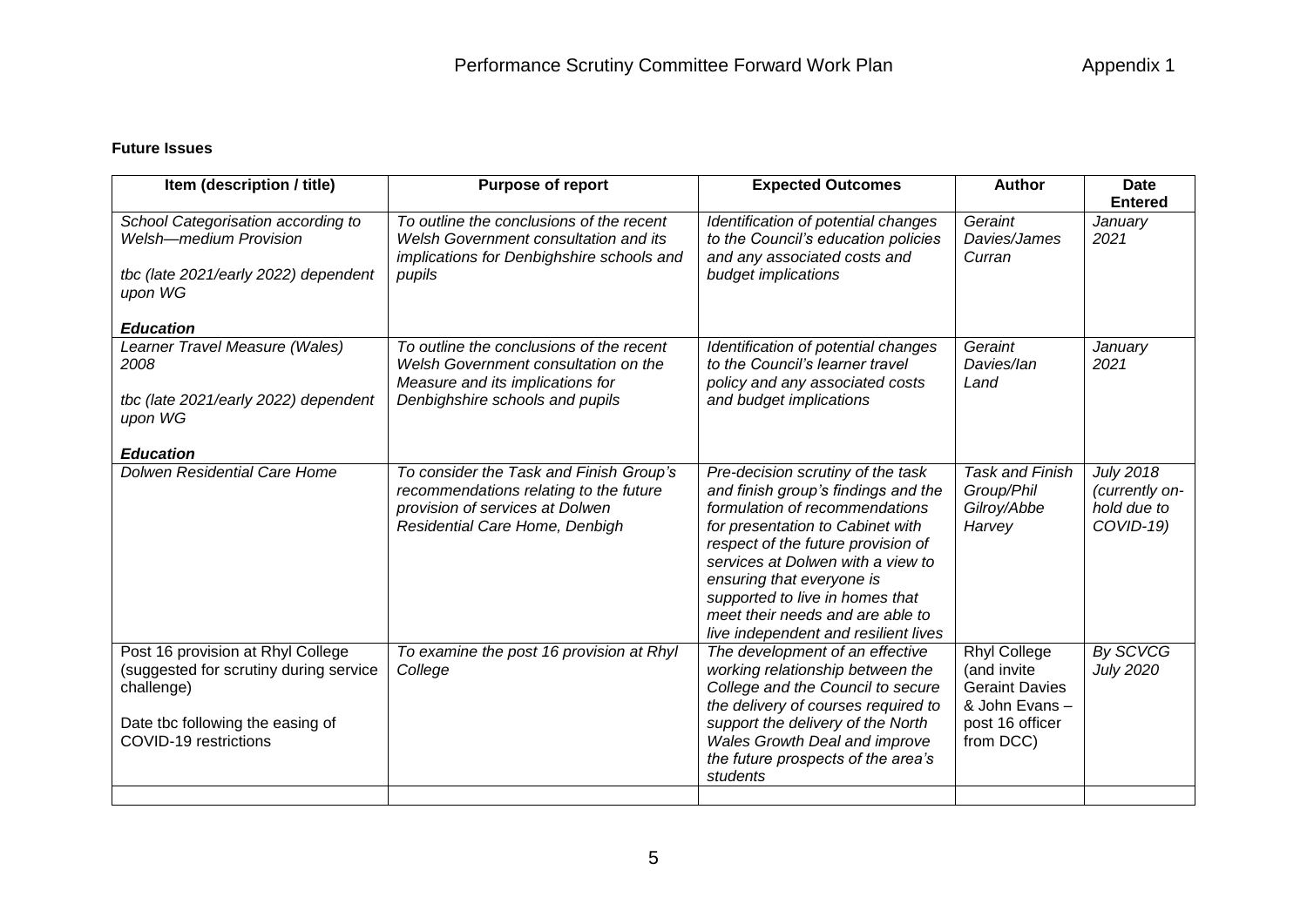## **Information/Consultation Reports**

| <b>Date</b>                                     | Item (description / title)                                 | <b>Purpose of report</b>                                                                                                                                                                                                                                                                                                                                                                                                                                                                                                                                                                                                                                                                                                                                                                                                                        | <b>Author</b>                                 | <b>Date</b>             |
|-------------------------------------------------|------------------------------------------------------------|-------------------------------------------------------------------------------------------------------------------------------------------------------------------------------------------------------------------------------------------------------------------------------------------------------------------------------------------------------------------------------------------------------------------------------------------------------------------------------------------------------------------------------------------------------------------------------------------------------------------------------------------------------------------------------------------------------------------------------------------------------------------------------------------------------------------------------------------------|-----------------------------------------------|-------------------------|
|                                                 |                                                            |                                                                                                                                                                                                                                                                                                                                                                                                                                                                                                                                                                                                                                                                                                                                                                                                                                                 |                                               | <b>Entered</b>          |
| March 2022 &<br>September 2022<br>[Information] | Council Performance Update<br>Q1 & Q3                      | To present details of the Council's performance<br>in delivering against the Council's strategic<br>plan and services                                                                                                                                                                                                                                                                                                                                                                                                                                                                                                                                                                                                                                                                                                                           | lolo<br>McGregor/Heidi<br><b>Barton-Price</b> | September<br>2018       |
| Feb/May/Sept/November                           | Quarterly 'Your Voice' complaints                          | To scrutinise Services' performance in                                                                                                                                                                                                                                                                                                                                                                                                                                                                                                                                                                                                                                                                                                                                                                                                          | Kevin Roberts/Ann                             | November                |
| each year                                       | performance to include social services<br>complaints       | complying with the Council's complaints and<br>identify areas of poor performance with a view                                                                                                                                                                                                                                                                                                                                                                                                                                                                                                                                                                                                                                                                                                                                                   | Lloyd                                         | 2018                    |
| [Information]                                   |                                                            | to the development of recommendations to<br>address weaknesses. The report to include:<br>(i) a comprehensive explanation on why<br>targets have not been met when dealing<br>with specific complaints, reasons for non-<br>compliance, and measures taken to rectify<br>the failures and to ensure that future<br>complaints will be dealt with within the<br>specified timeframe;<br>(ii) how services encourage feedback and use<br>it to redesign or change the way they deliver<br>services; and<br>(iii)details of complaints which have been<br>upheld or partially upheld and the lessons<br>learnt from them.<br>Report to include example(s) of complaints and<br>compliment(s) received.<br><b>Consideration of the information provided</b><br>will assist the Committee to determine<br>whether any issues merit detailed scrutiny |                                               |                         |
| <b>Information Report</b>                       | Housing Services - Review of the                           | To review the effectiveness and impact of the                                                                                                                                                                                                                                                                                                                                                                                                                                                                                                                                                                                                                                                                                                                                                                                                   | <b>Geoff Davies</b>                           | March 2019              |
| (June 2020 rescheduled                          | effectiveness of the new working model                     | new Housing Officer model in delivering                                                                                                                                                                                                                                                                                                                                                                                                                                                                                                                                                                                                                                                                                                                                                                                                         |                                               | (rescheduled            |
| to December 2022)                               | for Housing Officers and the                               | personal advice and support to tenants,                                                                                                                                                                                                                                                                                                                                                                                                                                                                                                                                                                                                                                                                                                                                                                                                         |                                               | May 2019 &              |
|                                                 | development of new ways of working                         | particularly those who reside in older people's                                                                                                                                                                                                                                                                                                                                                                                                                                                                                                                                                                                                                                                                                                                                                                                                 |                                               | then Jan &              |
|                                                 | with residents from the lessons learnt<br>through COVID-19 | schemes                                                                                                                                                                                                                                                                                                                                                                                                                                                                                                                                                                                                                                                                                                                                                                                                                                         |                                               | Dec 2021 at<br>officers |